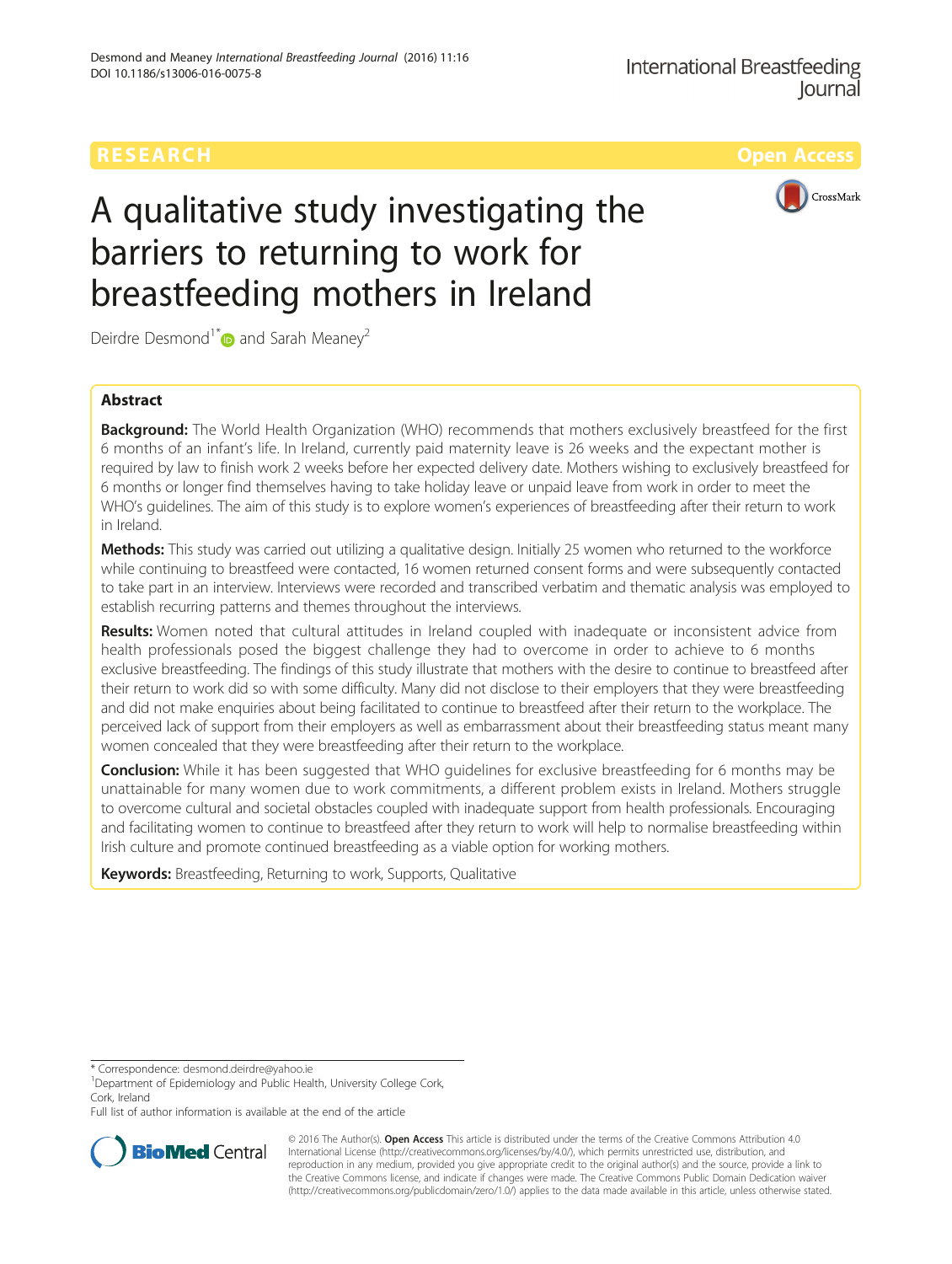# Background

Breastfeeding has long been established as the optimal source of nourishment for babies, it is more than just nutrition as it is a living fluid that provides a complex mix of hormones, antibodies and enzymes that are unique to mother and baby which cannot be replicated in formula milk preparations [\[1](#page-8-0)]. Since it has been acknowledged that breastfeeding is the superior feeding method for babies, it needs to be protected, supported and promoted even after the mother returns to work [\[2](#page-8-0)]. Galtry examined the the impact on breastfeeding of labour market policy and practice in Ireland, Sweden, and the USA, however the number of women who return to work and continue to breastfeed in Ireland is unknown [[3](#page-8-0)]. Lactation breaks are protected in law solely for the period of 26 weeks post birth of the baby [\[4](#page-8-0)]. In recent years the statutory maternity leave in Ireland has increased from 18 weeks to 26 weeks, although there was provision for lactation breaks in the workplace of up to 1 h per day until 26 weeks post partum without the loss of pay, it was not revised in the 2004 legislation to reflect the increase of statutory maternity leave, hence the legislative protection for lactation breaks in the work place is not reflective of the current paid maternity leave period [[4](#page-8-0), [5](#page-8-0)]. This is the first study into the experiences of mothers who continue to breastfeed after their return to work in Ireland.

The World Health Organization (WHO) recommends that infants should be exclusively breastfed for the first 6 months of life and some breastfeeding should continue up until the age of 2 years old and beyond [\[6](#page-8-0)]. While it has been suggested that the WHO guidelines for exclusive breastfeeding for 6 months may be unattainable for many women due to work commitments or personal circumstances, a different problem exists in Ireland, with Irish mothers struggling to even initiate breastfeeding [[7\]](#page-8-0). The rates of mothers who exclusive feeding at 6 months in the Republic of Ireland is 2.4 % [[8\]](#page-8-0) and extended breastfeeding is quite uncommon. This is a cultural as well as a societal problem as we do not traditionally nurse infants for this length of time. The recent arrival of an immigrant population has seen the rates of breastfeeding increase in the Republic of Ireland, however research has shown the longer a mother is resident in the Republic of Ireland the less likely she is to breastfeed her infant regardless of her nationality [[7](#page-8-0)].

Ireland had target goals for increased breastfeeding initiation and duration rates by the year 2000, it was envisioned that at least 30 % of all women would be breastfeeding their babies at 4 months at the beginning of the new millennium, a target which it failed to meet [[9](#page-8-0)].

In an Irish context Tarrant and Kearney found that mothers who chose not to breastfeed placed little value on the benefits of breastfeeding, this may be reflecting the overall negative cultural perception of the practice [[3](#page-8-0)], additionally the principal reasons for early cessation appear to be associated with maternal related factors such as having an inadequate breast milk supply to nourish the infant as well as maternal stress and fatigue [[3](#page-8-0)].

The aim of this study is to investigate the barriers to returning to work for breastfeeding mothers and to look at the experiences of mothers who continued to provide breastmilk for their babies after their return to the paid workforce.

# **Methods**

# Recruitment

Women were contacted initially through a breastfeeding support website (friendsofirishbreastfeeding.ie) and a private lactation consultant. Women who expressed an interest in participating gave permission for their contact details to be provided to the researcher, who were then contacted via email. Of the 25 women initially contacted 12 replied. All women who had continued to breastfeed after their return to work in Ireland were included in the study. All participants apart from one women were Irish by birth. The professions of the women was not asked to protect anonymity. Study information and consent form were forwarded to the participants with a stamped self-addressed envelope so the participants could return the completed consent form. Once consent was received interviews were organised.

Five additional women were recruited through snowballing. This involved women who participated in the study telling other women they knew who had also returned to work while breastfeeding and those women then volunteering to participate in the study. These women contacted the researcher directly and the researcher then followed the protocol as set out above to include these women in the study.

One participant subsequently contacted the researcher and asked that her contribution not be used in the study as she was currently on work experience and was concerned that she may prejudice future career prospects because of her breastfeeding while on work experience. This interview was deleted immediately upon request and no data provided has been included in this study. This brought the final number of participants in this study to 16. The Topic guide was used as an aid during interviews (Additional file [1](#page-8-0)). To ensure rigour, the transcripts of all recordings and were firstly transcribed, checked by DD, and then reviewed by SM.

A qualitative research methodology was used to conduct this study design. Holloway and Wheeler 2004 argue that peoples perspective and ones interpretation of one's experiences is more evident through qualitative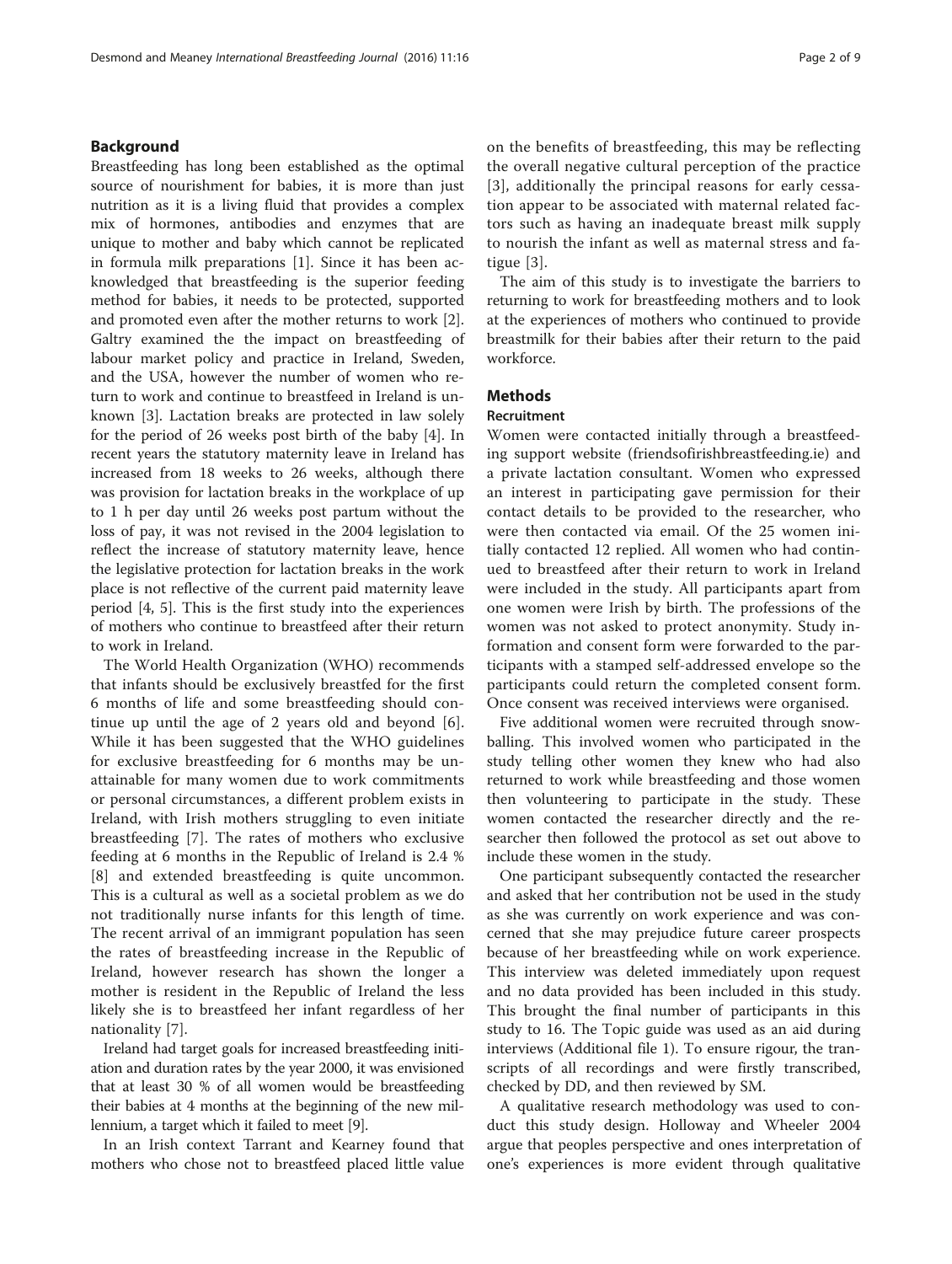research [[10](#page-8-0)]. Pope and Mays 2009 make the point that when you go below the surface of interviews and actually analyse what people have said to you things can appear very differently, they also state that the real strength of qualitative research is induction or interpreting the data, because that is where you find the unexpected [\[11](#page-8-0)]. Braun and Clarke 2006 argue that qualitative approaches to research are incredibly diverse and complex and that thematic analysis has the benefit of being flexible [\[12](#page-8-0)]. Through its theoretical freedom, that is, not being as constrained into a specific framework with which it has to abide, thematic analysis provides a flexible research tool which can potentially provide a rich and detailed, yet complex account of data [[12](#page-8-0)].

# Sample

Data collection commenced at the beginning of April 2014, and ran until the middle of June 2014. Sixteen semi-structured interviews were carried out at times most convenient to the participants. Fifteen interviews were carried out over the telephone and one interview was conducted face-to- face. Sample characteristics are outlined in Table 1. Interviews conducted were between 15 and 56 min in duration and were recorded using a Dictaphone. Each interview was transcribed verbatim by the researcher (DD).

# Analysis

Thematic analysis as described by Braun and Clarke [[12](#page-8-0)] was used as the method for data analysis. This involved

Table 1 Profiles of study participants

reading and rereading of the transcribed text to familiarise the researcher with the data and to identify preliminary patterns and themes. This initial step allowed the researcher to allocate basic codes to the themes that were relevant to the research question. The codes were then organised into a hierarchical structure for ease of interpretation and divided into themes and sub-themes by devising a mind map. The mind map was then continually refined until a clear picture of the prominent themes emerged with little overlap between the themes. The themes were then grouped into linked dimensions and perspectives for expansion to provide in depth knowledge of the researchers area of interest. The accounts women gave of their experiences were extremely personal to them yet they were repeatedly echoed in the experiences of other women. This repetition of common experiences although unique but similar eventually gave rise to data saturation [\[12](#page-8-0)].

# Results

Four prominent themes emerged from the data, these were Culture, Supports and information provision, Returning to work and Feeding in the workplace.

# **Culture**

Cultural attitudes towards breastfeeding were a prevalent theme throughout all of the discussions with the women who participated in this study. The range of experiences shared by women included negative comments from family and friends to the pressure of breastfeeding in

| Participant                                                                                                  | Age (years) | Tertiary level education | Number of children | Age of child when returning<br>to work while continuing to<br>breastfeed (months) |
|--------------------------------------------------------------------------------------------------------------|-------------|--------------------------|--------------------|-----------------------------------------------------------------------------------|
| Α                                                                                                            | 38          | Yes                      | $\overline{2}$     | 8                                                                                 |
| B                                                                                                            | 34          | Yes                      |                    | 8                                                                                 |
| C                                                                                                            | 36          | Yes                      |                    | 7                                                                                 |
| D                                                                                                            | 33          | Yes                      | $\overline{2}$     | 9                                                                                 |
| E                                                                                                            | 34          | No                       |                    | 6                                                                                 |
| F                                                                                                            | 24          | No                       | $\overline{2}$     | 8                                                                                 |
| G                                                                                                            | 33          | Yes                      | $\overline{2}$     | 7                                                                                 |
| $\mathsf{H}% _{\mathsf{H}}^{\mathsf{H}}(\mathcal{A})\equiv\mathsf{H}_{\mathsf{H}}^{\mathsf{H}}(\mathcal{A})$ | 36          | Yes                      |                    | 8                                                                                 |
|                                                                                                              | 34          | Yes                      |                    | 10                                                                                |
| J                                                                                                            | 35          | Yes                      |                    | 10                                                                                |
| К                                                                                                            | 34          | Yes                      | $\overline{2}$     | 6                                                                                 |
| L                                                                                                            | 40          | Yes                      | 3                  | 11                                                                                |
| M                                                                                                            | 33          | Yes                      | $\overline{2}$     | 6                                                                                 |
| $\mathbb N$                                                                                                  | 36          | Yes                      | $\overline{2}$     | 11                                                                                |
| $\bigcirc$                                                                                                   | 36          | No                       | $\overline{2}$     | 8                                                                                 |
| P                                                                                                            | 33          | Yes                      | $\overline{2}$     | 9                                                                                 |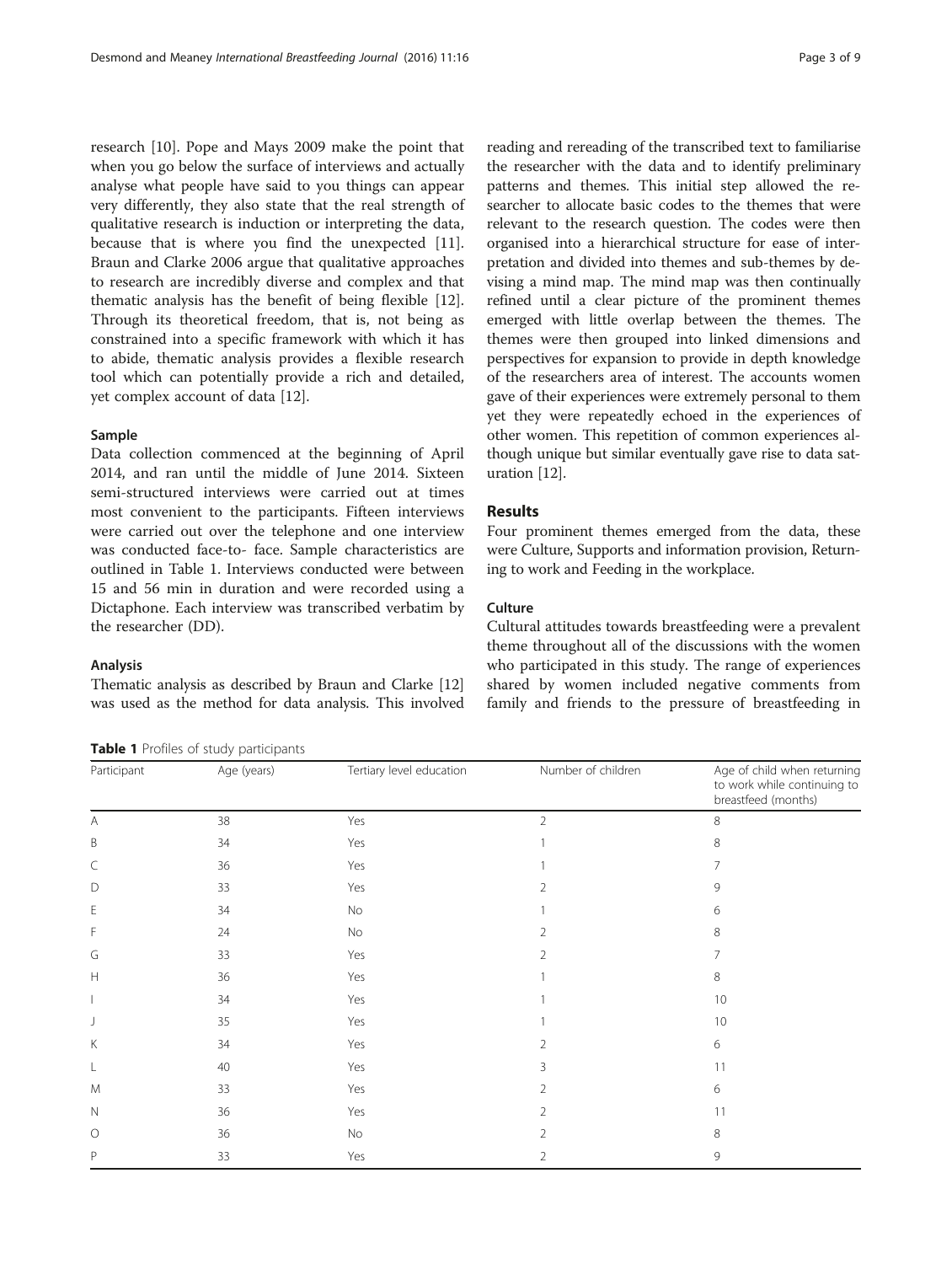public. Women described how they experienced negative social perceptions of breastfeeding and perceived acceptable length of time for breastfeeding. This was particularly evident when it came to returning to the workplace after maternity leave. Many women did not disclose they were still breastfeeding to managers or colleagues for fear they would be subject to judgement or criticism for continuing to breastfeed after their return to work.

P: Definitely the feeding in public, so, when, when I was breastfeeding (Baby), I bought a poncho, that was specifically designed to put over the baby while you're feeding because I was genuinely really uncomfortable feeding in public. I felt like men would look away and they would be really embarrassed and I, kind of, got sick of having to leave the room every time we had family and friends around because, you know, I'd be missing out on all the banter while I'm upstairs feeding (Age 33, breastfed for 12 months).

When asked if her colleagues knew she was breastfeeding participant N said:

N: I don't know. I wasn't in that situation much really. I, yeah, I think I probably was a couple of times. I said, for break, I'd say, 'Would you mind if I go first?' and like, I suppose, it's not, I didn't really feel like it was much people's business. I started in a new area as well. All to reduce hours. So, really, I didn't know them as well and I had to, you know, it's not that I'm a very private person but I suppose it's my own personal thing and I think feeding them to that big is your own personal thing as well. So, I suppose, I just didn't, kind of, want everyone, I think I might've said it to one or two (Age 36, breastfed for 17 months).

Some women felt that breastfeeding was misrepresented and that Irish culture was not accepting of breastfeeding due to misconceptions and misinformation. Many women felt that normalising breastfeeding would go a long way towards making society more open to the practice.

H: "This country really needs to change its attitude towards breastfeeding, it really does, you know the health factors and everything, and I don't know why it's hidden, you have to feel embarrassed and hide it" (Age 36, currently breastfeeding).

When asked about her breastfeeding experience participant L said:

L: Our attitude to breastfeeding is very poor sometimes and I think that women who do

breastfeed and continue to breastfeed beyond six months, kind of, feel a bit alienated. I certainly did… I just, kind of, felt that I was holding a bigger baby now and people felt that, people around me felt that, you know, now that I was, the baby was on solids, would I not switch to formula and, you know, I've done my job, what would I want continue to breastfeed for? I just found a negative attitude when I was feeding a bigger baby than a smaller baby…we are just so slow in our attitude changing with breastfeeding. It's painfully slow. Ridiculously slow, I don't see any huge difference between when I started 8 years ago and now (Age 40, breastfed for 22 months).

# Supports and information provision

Having a good support network was very important for all the participants, from partners and family to health professionals. All women said that the support they received helped them enormously with both the initiation and duration of their breastfeeding experience. It was also apparent that women who chose to breastfeed were very passionate about it and all of the women interviewed described themselves as "stubborn" or "determined". They said this helped them to overcome any obstacles they faced.

J: I've always done my own thing anyway, I like to think that I'm not easily influenced by people or I am not like that, but it has you know, there is only so much that you can listen to of "oh he's still hungry, how can he still be hungry?, are you ever going to put him down? He needs to sleep in his cot" there is only so much of that crap you can listen to before you get really angry and it bothers you (Age 35, currently breastfeeding).

The hospital stay was, for most participants of this study, the most difficult time in their breastfeeding experience. Many women felt that the midwives did not give them the attention they needed to feel confident in feeding their baby. All women who had this experience said that it only took one supportive healthcare worker to sit with them and take the time to ensure the baby was latched on properly and the mother was positioned correctly to alleviate their concerns and instil a sense of confidence in the mother regarding her ability to breastfeed. The lack of support and knowledge from health care professionals left a very negative impression on them.

F: I have had friends whose public health nurse was a lactation consultant and she turned around to them and said your baby is not putting on weight you need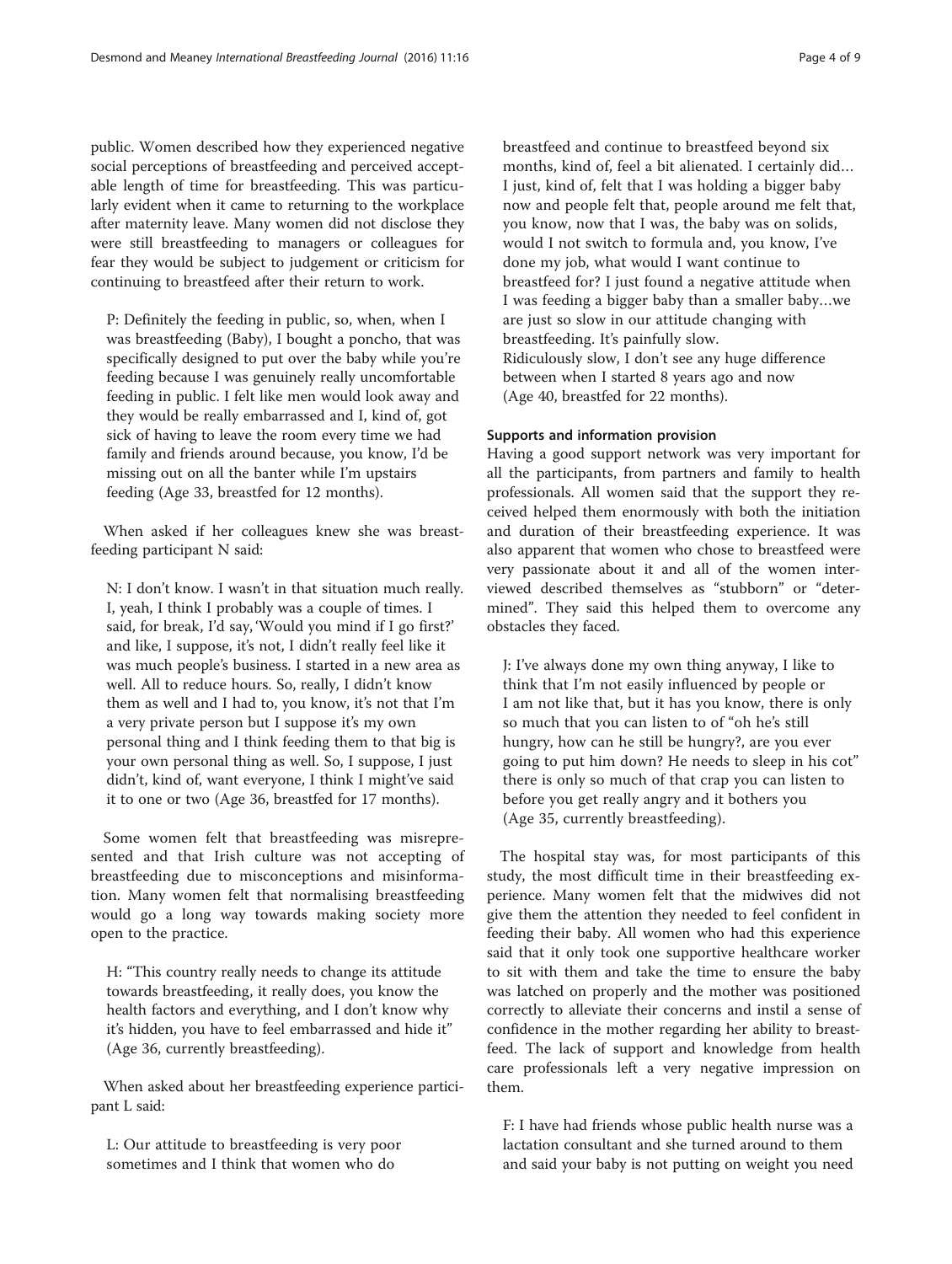to go to the shop and get formula, that's an even bigger let down I think. And she's a public health nurse who charges (Euro)  $\epsilon$  75 an hour for a consult like, but as a public health nurse like she is pushing formula (Age 24, currently breastfeeding).

L: I know, like, plenty of other instances where the, where they could've been turned off breastfeeding by just going to the GP and your GP is supposed to be your, your first port of call in the community (Age 40, breastfed for 22 months).

F: Being a new mother I didn't know what to do, and I was like "when do I feed him? What do I do?" and the midwife said "oh yeah, one second" and she went out of the room and she came back with like 4 different bottles of formula and she was like" Which one do you want?" and I was like, "no no, I want to feed him myself" and she literally stuck his head on my boob and then just walked away

(Age 24, currently breastfeeding).

Some women have had relationships breakdown over the lack of support from family members, particularly mother's in law. The perceived negative response to breastfeeding deeply offended some women and as a result difficulties arose some of which have been thus far irreconcilable.

C: The only family I really had any contact with was my mum and she was really supportive of breastfeeding but I would definitely have got comments from (Partners') mum, and that have been quite detrimental to our relationship, we don't talk now (Age 36, currently breastfeeding).

J: I can't say it didn't have an effect on me, it made me very sad that my relationship with my parents in law has suffered greatly because I breastfed (Age 35, currently breastfeeding).

The need for practical and emotional support was described by all women to varying degrees however all women indicated that some kind of support was absolutely necessary for breastfeeding mothers. Many women found breastfeeding support groups particularly helpful for practical and professional information. Internet breastfeeding forums were described as a great source for informal advice and sharing experiences with other breastfeeding mothers. A lot of women found peer support very helpful, especially when family support was lacking. Partners and husbands were repeatedly reported as being the greatest support for the mother and all the women who participated in the study spoke of the practical and emotional support the baby's father provided during the maternity leave period and after the mother's return to work.

H: I do think you need your husbands or partners support, if you don't have their support on it, you won't stick with it, because there are such tough times with the growth spurts and they happen so quickly and they go on for so long, I mean at 8 days I thought I'd never get out of the chair, and it was great that he was there, he could bring me water and sandwiches and food and take her to change a nappy and then bring her back again. Nothing can prepare you for that, no matter how much research you do, no doubt, you do need partner support (Age 36, currently breastfeeding).

M. I think, if people had support, more support from the professionals and also from within their families, it would, it would probably make a lot of difference to people even, even starting, never mind carrying on…I think that people are very, very social creatures and I think they need support from other people. They need to be encouraged all the time that what they're doing is a good thing, that it's not weird (Age 33, currently breastfeeding).

# Returning to work

The infants feeding routine was of importance at the time of the mothers return to work. Women spoke of the sense of urgency to get a feeding routine established. Some women described the pressure to get their babies onto a bottle before their return to work resulting in emotional stress and anxiety. While many women in this study returned to work on a full time basis and continued to breastfeed, most of the women took unpaid leave (if they could afford to) and returned later than the statutory 26 weeks maternity leave so their babies had been introduced to solid foods. Women referred to their situation as being "very lucky" or "very fortunate" that they could continue to breastfeed after their return to work due to their infant needing less feeds during the day and so they were able to provide some breast milk through expressing which could be given to the infant in a cup or a bottle and the pressure of on demand feeding had ceased. While this may have been fortuitous for the women concerned it was as a result of returning to work when the infant was older than the 6 months that the WHO recommends exclusive breastfeeding for and their infant had begun on solid foods which naturally decreased the need for breast milk, rather than employers putting provisions in place to support breastfeeding employees.

E: It annoys me, it annoyed me that I felt under pressure to get her on bottles, I felt really pressurised a month before I was going back, I remember I felt under pressure the month before, because she still was very finicky with the bottles, very finicky, I felt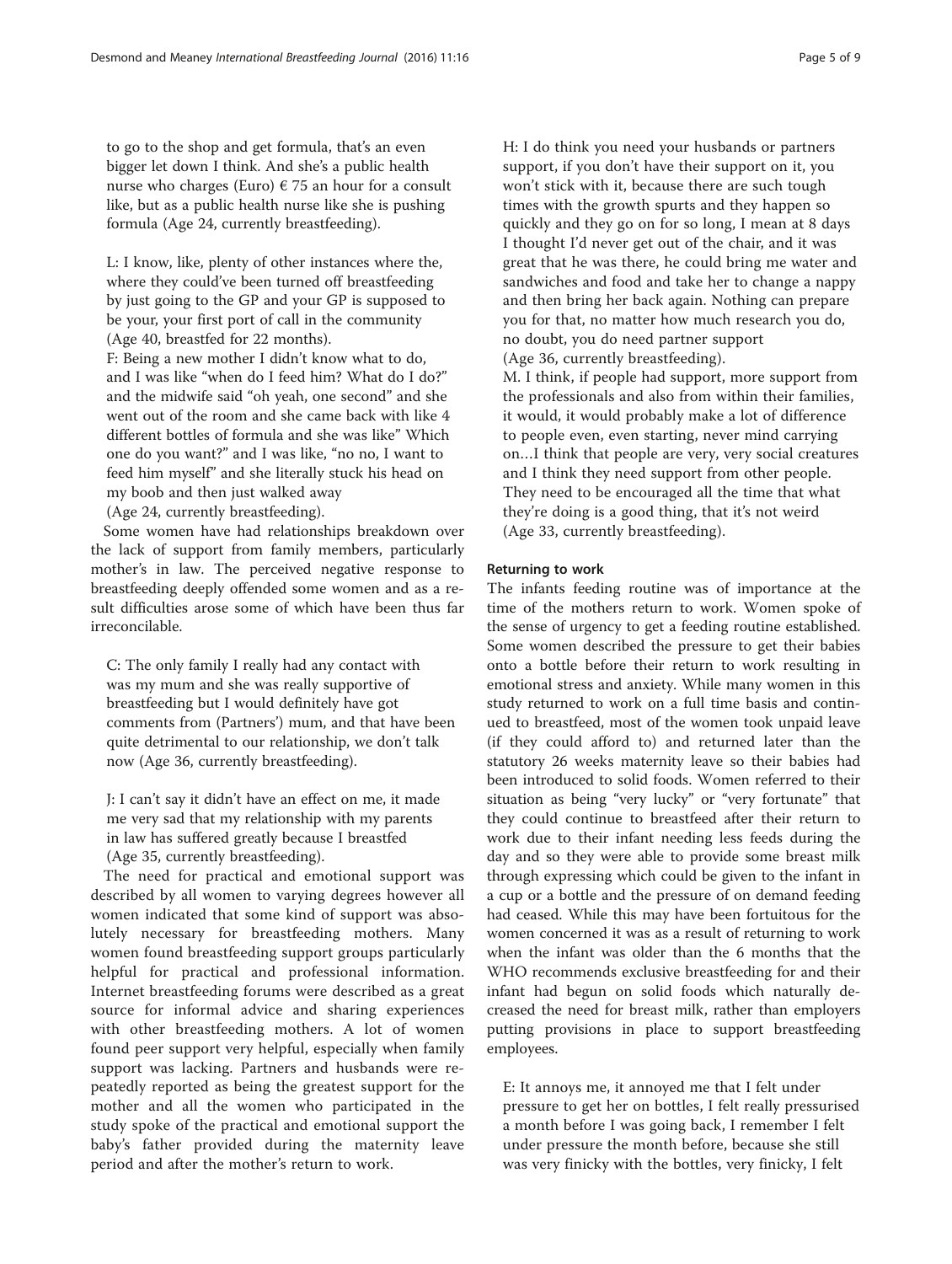pressure yeah, I felt it, I knew it, I knew it in my own heart and soul she was in trouble if she would not take the bottles, trying to explain that to my employer, saying, I can't come back to work because I'm breastfeeding, I feel, I'm an alien to him basically, I just, like he's a man in his, what? Late 50s maybe, I just don't think he'd understand (Age 34, currently breastfeeding).

M: So, that was the thing that really worried me about going back was, like, well, I don't want to be just starting her on solids and throwing her into formula and all of that and, you know, kind of, worry about her nutrition and all that kind of thing but at the same time try to manage a job and actually a new job, I've started a new work. So, there was a lot of things to try and juggle…I was very upset by it and he was, he was 7 months at that stage because I actually weaned him way before because everyone kept saying to me, 'Oh, you don't know if he'll take the bottle', and, you know, 'You really have to push it onto him', you know, all this kind of stuff…So, I forced him into it before he was probably ready and, yeah, it was very upsetting for me. I wasn't ready. I didn't think he was ready either but I, I did it anyway. So, I would have much preferred to have carried on especially since I was only working 2 days a week…It was just a lack of information on my point or even just a lack of understanding that I could carry it on (Age 33, currently breastfeeding).

When women went back to work they found it was necessary to alter their feeding routines in order to fit in with their work schedule. While this was to be expected, some women found the transition from breastfeeding on demand to trying to get the baby onto a bottle for feeding during the day very difficult.

E: I got to the 6 months and at the 6 months she had to have the bottles during the day because I had to be at work, I asked work before I went back actually could I start at 10, I used to have to be in for 9.15 so I asked them could I come in for 10 because she was still feeding in the morning so I had to feed her in the morning before she had the bottle at 10 or 11 o'clock. So I asked them, and they were fine with that, there was no problem, I literally cut back my hours to do it (Age 34, currently breastfeeding).

G: Yeah, I was demented now from it to be honest, it was a huge relief in one way when he decided to take a bottle, really felt a pressure being lifted off me, then there was another side of it where I felt a bit bad for him that he was missing out, like there was another few weeks of goodness left in me that he lost out on, but I suppose I had no choice (Age 33, breastfed for 10 months).

The emotional pressures and anxieties the woman experienced through this transition period became very clear. The expression of breast milk was an issue for many women, it was reported that many women disliked pumping breast milk describing the process was either unpleasant or undignified or both. The women in this study all described difficulties with lack of facilities to express and store breast milk while at work. The storage of the expressed milk was also an issue for some women who had no facility to store the milk in the workplace and had to bring ice packs and cooler bags to work with them in order to store their milk. They also spoke of the lack of time available to them to express milk during their working day. Some thought of it as very time consuming and said the amount of preparation including the sterilisation of equipment and surface areas made the process a chore.

G: Well I told my manager, I rang her a week or two before I went back to work, they knew I had taken the 6 weeks unpaid, tried to get the child onto a bottle but I rang her a week or two before I was due to go back and I told her I couldn't get him onto a bottle and I would still be breastfeeding when I went back to work and I would have to pump during the day. They said that was fine, no problem but there is no such thing as anyone coming to you and saying "look you go away now and take your break to pump", it wasn't like that, it was like well you can fit it into your own day. Oh, Oh my God, it was terrible, it was so upsetting, you know when, you know the only way I could describe it was that I was totally and utterly consumed with this issue, oh Jesus, I was actually losing my mind (Age 33, breastfed for 10 months). P: I think it's definitely, it has to be a personal choice. I'm not sure there's anything you can do to, you know, like, several of my friends would've said they would like to continue but it's not possible at their work. So, one of my friends is a teacher. And there was just nowhere in her school that she could have some privacy to pump (Age 33, breastfed for 12 months).

# Feeding in the workplace

Some women who took part in this study experienced negative attention or a lack of support due to their continued breastfeeding while being back at work. One woman in this study actively felt hostility towards her from her colleagues when she went to express milk. She reported colleagues ringing her on her mobile phone to see where she was when she went to express milk and also feeling that people were talking about her behind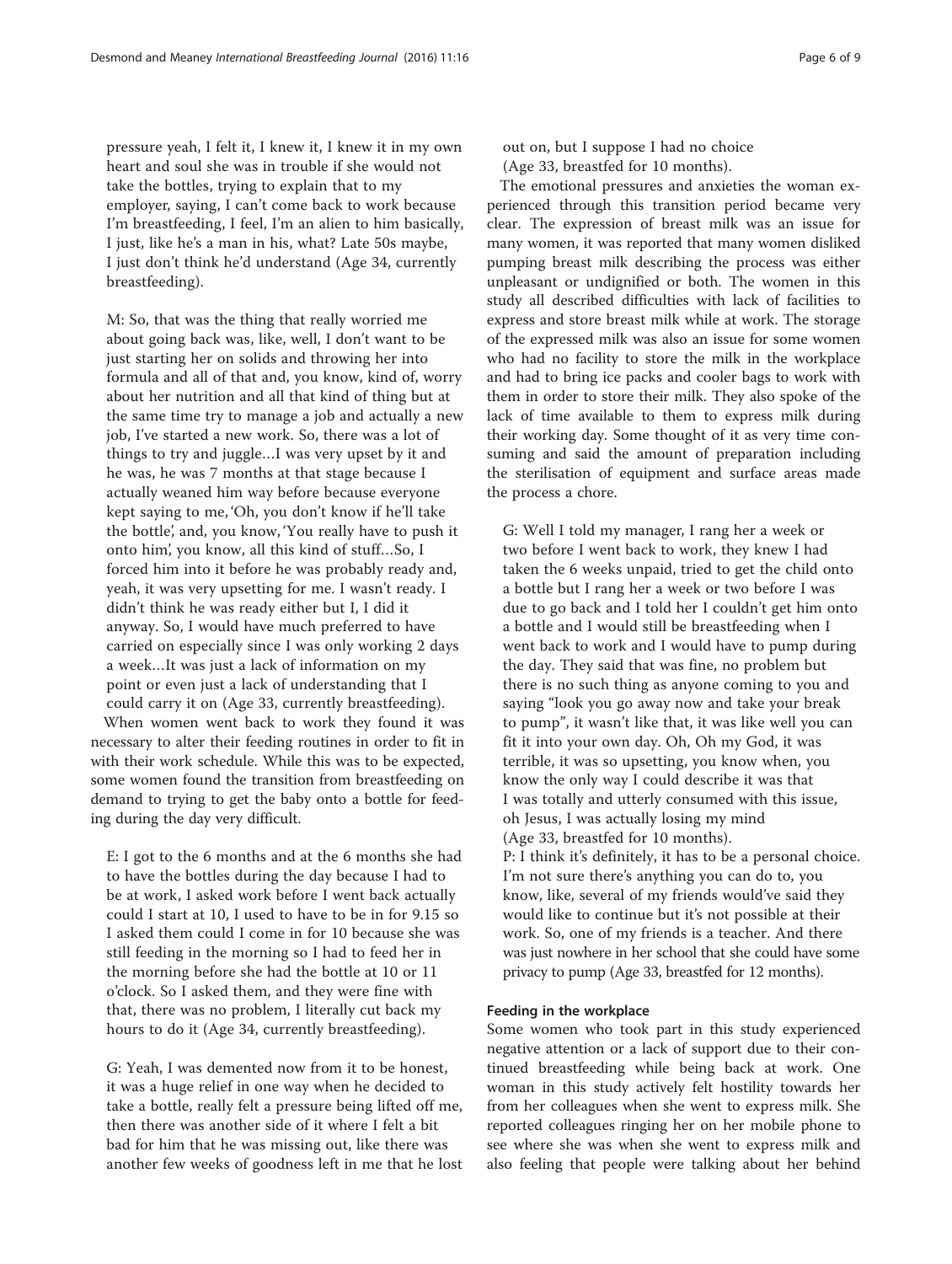her back complaining that she left her duties while she went to express milk.

The financial implications of taking extra unpaid maternity leave was an issue for some women and they had to return to work at the end of the statutory maternity leave, these women found their return to the workplace particularly difficult.

E: I couldn't like, it literally would not have been worth my while to go back on, I mean losing the hours until 10 o'clock killed me as well, every hour counts at the end of the day you know, it did you know like, but I didn't have a choice in doing it, yeah, because I couldn't afford to take the 16 weeks [unpaid leave], there was no way (Age 34, currently breastfeeding).

B: I suppose it is a lot of stress then going 'God I have to go and pump now' so in terms of legislation I think two things, I think ideally maternity leave being longer. The reason why I'm going back earlier this time is, because the state pays so little. But this time round, financially, I'm gonna find it hard to even take the 6 months to be honest so my plan is to do a day or two a week, maybe when the baby is around 4 months (Age 34, breastfed for 20 months).

When discussing feeding in the workplace women described the lack of facilities and supports as a major barrier to continued breastfeeding. For the mothers who did need to express milk during their working day all experienced difficulties with a space to pump milk and finding the time to express.

I: better facilities and maybe a room, going to the toilets is not on, it's not hygienic and it's embarrassing (Age 34, breastfed for 2 years).

F: No, there is the canteen and the office in work but I've been told I can use them but there is not a specific breastfeeding room with a lock on the door like. I have to put a sign up, there is no actual lock on the door so I put a sign up and put a heavy chair behind the door so no one can actually open it (Age 24, currently breastfeeding).

The attitudes of colleagues and the stigma surrounding extended breastfeeding was an issue for some women. Mothers felt they could not be forthcoming about their decision to continue to breastfeed after their return to work with their colleagues as they felt they would have been the subject of workplace gossip and negative attention.

G: If there was something that was there in black and white and you could say look, listen lads, it's down

her in black and white and I am entitled to go for 20 min, two or three times a day or whatever it is there is definitely more of a backup for you that you can say I'm entitled and you can forget their tut tut tut "where are you going?". So like I used to pump at work but where I would have liked to pump twice a day at work I only ever got to pump once a day and at that it was a case of "oh, where she's off to know with her pink bag?" it was, it was comments like and I am sure they were talking about me behind my back (Age 33, breastfed for 10 months).

When speaking about her manager's way of dealing with her expressing milk at work participant O said:

O: Now, he didn't speak to me himself. He got, like, one of his team members to speak to me about it, just organising everything and she asked about where would I store the milk and I said, 'Well, I'm just going to put it in the fridge. So, you know, don't worry about it.' Because I thought she was asking out of concern for me, and where I was going to store it and she said that himself had basically said, 'Oh, he's just concerned that some people might have, you know, a bit of an issue with breastmilk being stored in the fridge.'… So, a lot of people that are pre-empting their employers, 'I won't ask because they're just going to say, 'no', and then it might be embarrassing or it might be annoying', whereas if they were to just say, you know, there's no legal requirement after the 6 months (Age 36, currently breastfeeding).

All women said that having legislative protection for lactating mothers that continued after the 26 weeks post-delivery that is currently in place would help women to feel more confident regarding approaching employers about providing adequate facilities and breaks to support women to continue to feed after their return to work.

C: I mean my son was 2 weeks overdue, and obviously I was off for the 2 weeks before he was due so I was off for nearly a month before he came, and then really I would have had to go back when my 26 weeks was up and he would have just been gone 5 months old. It's not long enough, really not long enough. And paternity leave is non-existent, so what do you do? (Age 36, currently breastfeeding). I: Legal protection for women to feed after their return to work, I work in a private company and they have no obligation to allow me to take breaks to pump or feed (Baby) if it was a legal right I would be much more confident in saying it to my boss, I am taking the break I am entitled to feed my child, if it's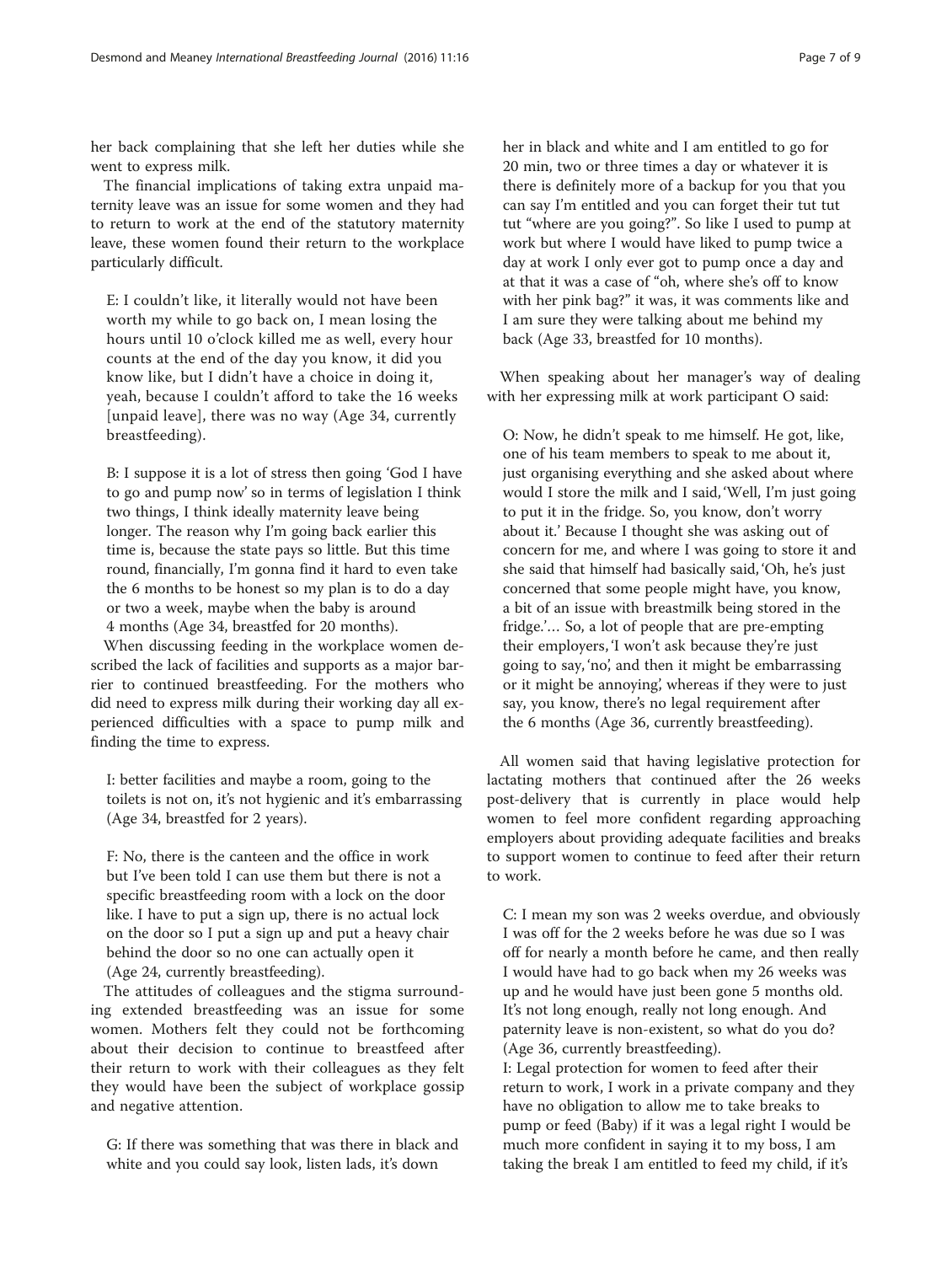the law you have full protection, if it is just up to the company you are at their mercy, and they have all the control, but if it's your legal right you have protection. Just one more thing, the maternity leave is not long enough here, the baby is still feeding constantly when you have to go back to work so it is not possible to feed for 6 months (Age 34, breastfed for 2 years).

# Discussion

A review of the literature was undertaken to determine the rates and duration breastfeeding in the Republic of Ireland as well as the rates of women who return to work while breastfeeding in the Republic of Ireland. While there are numerous articles relating to breastfeeding and its benefits, the literature in relation to breastfeeding for 6 months or more in an Irish context is very scant. "Although low breast-feeding rates, both traditionally and currently, remain a national public health issue, it is a further concern that very limited high-quality breast-feeding and infant feeding data exist in Ireland" [[3\]](#page-8-0). There was no literature in relation to the rates of women who return to work while continuing to breastfeed in the Republic of Ireland.

The results of this study show that women in this study in Ireland who choose to breastfeed are often met with an array of challenges. Social stigma, lack of consistent or conflicting advice from healthcare practitioners and inadequate maternity leave appeared to make breastfeeding an unattractive feeding choice for many mothers. Women who chose to breastfeed for 6 months or longer all demonstrated a fierce determination to do so, overcoming all of the challenges they encountered.

The practice of breastfeeding has been lost to generations of Irish women due the steep decline in breastfeeding rates from 64 % in the 1950s to 16 % in 1975 as formula feeding has become an accepted feature of life in Ireland [\[3](#page-8-0)]. The Republic of Ireland currently has one of the lowest breastfeeding rates in Europe with only 55.4 % of all women initiating breastfeeding, 42 % breastfeeding at 48 h or at discharge and 19 % continuing to breastfeed at 2–3 months [\[3](#page-8-0)]. Our study indicated that information provision from health professionals varied greatly and many women were given inconsistent or conflicting advice. Mothers found that some midwives were encouraging and supportive of breastfeeding, others recommended formula feeding. The advice from public health nurses often conflicted with the advice the mother received in the hospital resulting in mothers seeking the services of private lactation consultants or Le Leche League support groups for advice. A number of women found peer advice very helpful, particularly when professional advice was absent. Our data suggest that health professionals need to give encouraging and consistent advice to expectant mothers' right through pregnancy and after birth in order to inspire confidence and self-efficacy in women regarding their ability to breastfeed.

Our findings show that there is a lack of social approval for breastfeeding mothers and breastfeeding in the workplace is not encouraged. This finding is in line with Gatrell who stated that mothers faced difficulty as breastfeeding within the workplace is considered 'taboo' [[13\]](#page-8-0). She further noted that for mothers to comply with workplace requirements they were either obliged to cease breastfeeding or to conceal breastfeeding activities [[13\]](#page-8-0), this was also the case for some women in this study. Lack of supportive work environments, lactation facilities and the period of paid maternity leave have all been cited as barriers to breastfeeding in the workplace [[14\]](#page-8-0). Similarly, the women in this study experienced emotional pressures and anxieties when they were due to return or had returned to the workplace. The financial implications of taking extra maternity leave was an issue for some women and they had to return to work at the end of the statutory maternity leave. Women found the lack of facilities and supports for breastfeeding mothers in their workplace as a major barrier to continued breastfeeding. Hawkins et al., suggests that mothers who are employed on a full time basis are more likely to initiate breastfeeding if their employer offered supportive breastfeeding arrangements [\[15](#page-8-0)]. Greater efforts are needed to positively promote breastfeeding at all levels of society and reverse the negative attitudes towards breastfeeding in Ireland [[8\]](#page-8-0).

# Strengths and limitations

This study was strengthened by the use of a qualitative design study. The information gathered was very rich and detailed but also very personal in nature. This divulging of sensitive information was facilitated through the conversation between the participant and the researcher and yielded very interesting data relating to the women's beliefs and opinions as well as their experiences. Although it was a relatively small sample size the experiences of the women shared many similarities. In addition, the constant comparative method was utilised [[16\]](#page-8-0) and following these interviews no additional information or new themes were rasised by participants. This in turn lead the researchers to believe that data saturation had been reached [[12](#page-8-0)]. However qualitative data has its limitations as the data are not generalizable [\[16](#page-8-0)]. Although the recounting of experiences is subjective, theparticipants from this study shared many unique though similar experiences. The findings of this study are similar to quantitative studies reported elsewhere and would be interesting to see if similar findings would be found if the study were